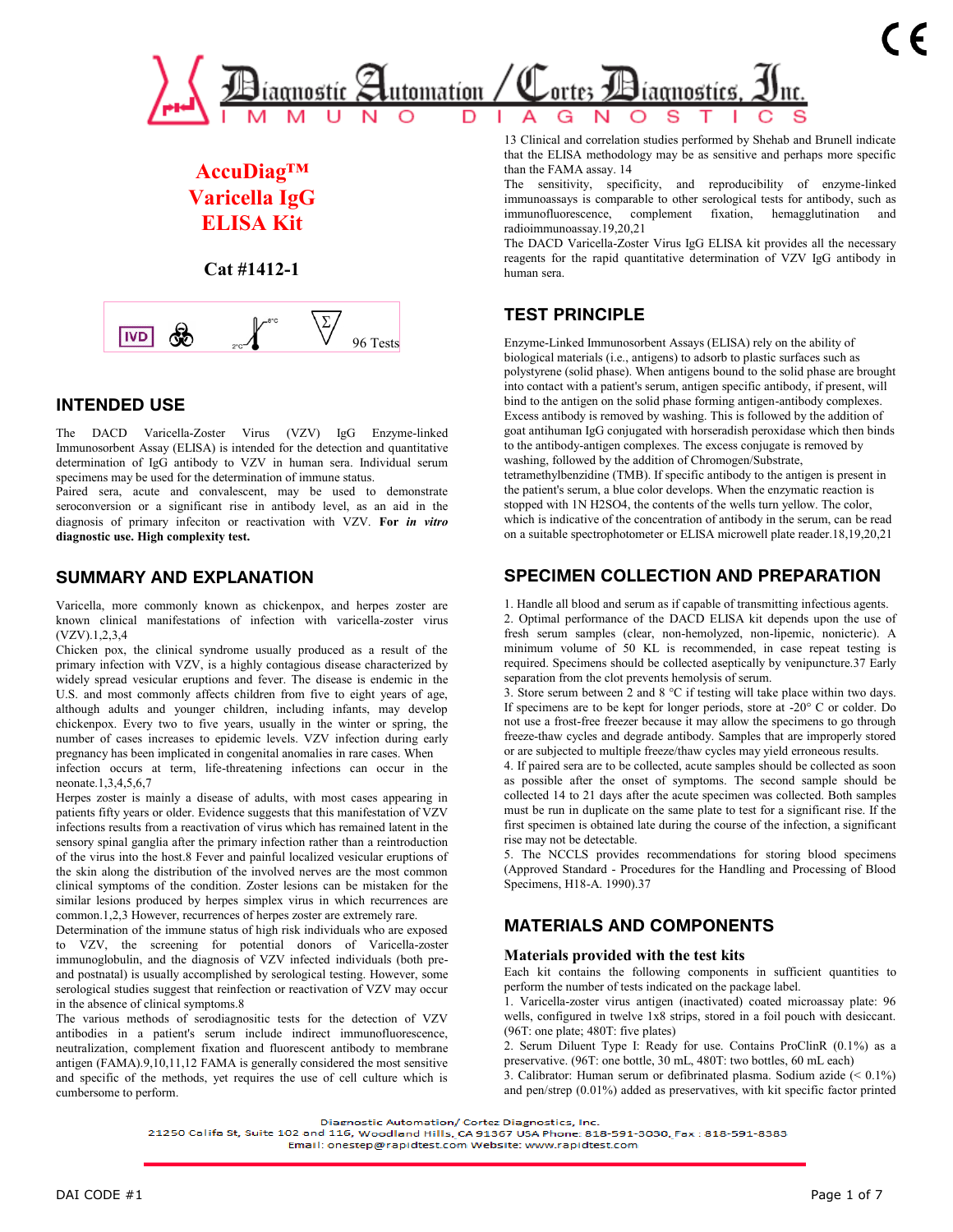

on vial label. The Calibrator is used to calibrate the assay to account for dayto-day fluctuations in temperature and other testing conditions. (96T: one vial, 0.4 mL; 480T: one vial, 0.8 mL) \*

4. Positive Control: Human serum or defibrinated plasma. Sodium azide (< 0.1%) and pen/strep (0.01%) added as preservatives, with established range printed on vial label. The Positive Control is utilized to control the positive range of the assay. (96T: one vial, 0.4 mL; 480T: one vial, 0.8 mL) \*

5. Negative Control: Human serum or defibrinated plasma. Sodium azide (< 0.1%) and pen/strep (0.01%) added as preservatives, with established range printed on vial label. The Negative Control is utilized to control the negative range of the assay. (96T: one vial, 0.4 mL; 480T: one vial, 0.8 mL) \*

6. Horseradish-peroxidase (HRP) Conjugate: Ready to use. Goat antihuman IgG, containing ProClinR (0.1%) and gentamicin as preservatives. (96T: one bottle, 16 mL; 480T: five bottles, 16 mL each)

7. Chromogen/Substrate Solution Type I: Tetramethylbenzidine (TMB), ready to use. The reagent should remain closed when not in use. If allowed to evaporate, a precipitate may form in the reagent wells. (96T: one bottle, 15 mL; 480T: five bottles, 15 mL each)

8. Wash Buffer Type I (20X concentrate): Dilute 1 part concentrate + 19 parts deionized or distilled water. Contains TBS, Tween-20 and ProClinR (0.1%) as a preservative. (96T: one bottle, 50 mL; 480T: one bottle, 250 mL)

9. Stop Solution: Ready to use, contains a 1N H2SO4 solution. (96T: one bottle, 15 mL; 480T: five bottles, 15 mL each)

**\* Note: serum vials may contain excess volume.**

#### **ADDITIONAL MATERIALS REQUIRED**

• Wash bottle, automated or semi-automated microwell plate washing system. • Micropipettes, including multichannel, capable of accurately delivering 10- 200 KL volumes (less than 3% CV).

• One liter graduated cylinder.

- Paper towels.
- Test tube for serum dilution.

• Reagent reservoirs for multichannel pipettes.

• Pipette tips.

• Distilled or deionized water (dH20), CAP (College of American Pathology) Type 1 or equivalent.39,40

• Timer capable of measuring to an accuracy of  $+/- 1$  second (0 – 60 minutes).

• Disposal basins and 0.5% sodium hypochlorite (50 mL bleach in 950 mL dH20).

• Single or dual wavelength microplate reader with 450 nm filter. If dual wavelength is used, set the reference filter to 600-650 nm. Read the Operator's Manual or contact the instrument manufacturer to establish linearity performance specifications of the reader.

**Note:** Use only clean, dry glassware.

## **PREPARATION FOR ASSAY**

1. All reagents must be removed from refrigeration and allowed to come to room temperature before use (21 to 25 °C). Return all reagents to refrigerator promptly after use.

2. All samples and controls should be vortexed before use.

3. Dilute 50 mL of the 20X Wash Buffer Type I to 1 L with distilled and/or deionized H20. Mix well.

## **ASSAY PROCEDURE**

**Note: To evaluate paired sera, both serum samples must be tested in duplicate and run in the same plate. It is recommended that the serum pairs be run in adjacent wells.**

1. Place the desired number of strips into a microwell frame. Allow four (4) Control/Calibrator determinations (one Negative Control, two Calibrators and one Positive Control) per run. A reagent blank (RB) should be run on each assay. Check software and reader requirements for the correct Control/Calibrator configuration. Return unused strips to the sealable bag with desiccant, seal and immediately refrigerate.

Example Configuration:

| прас оснаданиет. |             |          |                             |
|------------------|-------------|----------|-----------------------------|
| Plate            | Sample      | Plate    | Sample                      |
| Location         | Description | Location | Description                 |
| 1А               | RB          | 2Α       | Patient #4                  |
| 1B               | NC.         | 2В       | Patient #5                  |
| 1C               | Cal         | 2C       | Patient #6                  |
| 1D               | Cal         | 2D       | Patient #7                  |
| 1E               | <b>PC</b>   | 2E       | Patient #8 (Acute 1)        |
| 1F               | Patient#1   | 2F       | Patient #8 (Acute 2)        |
| 1G               | Patient#2   | 2G       | Patient #8 (Convalescent 1) |
| 1Н               | Patient#3   | 2н       | Patient #8 (Convalescent 2) |
|                  |             |          |                             |

RB = Reagent Blank - Well without serum addition run with all reagents. Utilized to blank reader.  $NC =$  Negative Control

 $Cal = Calibrator$ 

PC = Positive Control

2. Dilute test sera, Calibrator and Control sera 1:21 (e.g., 10 KL + 200 KL) in Serum Diluent. Mix well. (For manual dilutions it is suggested to dispense the Serum Diluent into the test tube first and then add the patient serum.) 3. To individual wells, add 100 KL of the appropriate diluted Calibrator, Controls and patient sera. Add 100 KL of Serum Diluent to reagent blank well. Check software and reader requirements for the correct reagent blank well configuration.

4. Incubate each well at room temperature (21 to 25 °C) for **25 minutes +/- 5 minutes.**

5. Aspirate or shake out liquid from all wells. If using semi-automated or automated washing equipment add 250-300 KL of diluted Wash Buffer to each well. Aspirate or shake out to remove all liquid. Repeat the wash procedure two times (for a total of three (3) washes) for manual or semiautomated equipment or four times (for a total of five (5) washes) for automated equipment. After the final wash, blot the plate on paper toweling to remove all liquid from the wells.

**\*\*IMPORTANT NOTE:** Regarding steps 5 and 8 - Insufficient or excessive washing will result in assay variation and will affect validity of results. Therefore, for best results the use of semiautomated or automated equipment set to deliver a volume to completely fill each well (250-300

KL) is recommended. A total of up to five (5) washes may be necessary with automated equipment. **Complete removal of the Wash Buffer after the last wash is critical for the accurate performance of the test. Also, visually ensure that no bubbles are remaining in the wells.**

6. Add 100 KL Conjugate to each well, including reagent blank well. Avoid bubbles upon addition as they may yield erroneous results.

7. Incubate each well at room temperature (21 to 25 °C) for **25 minutes +/- 5 minutes.**

Diagnostic Automation/ Cortez Diagnostics, Inc.

21250 Califa St, Suite 102 and 116, Woodland Hills, CA 91367 USA Phone: 818-591-3030, Fax: 818-591-8383 Email: onestep@rapidtest.com Website: www.rapidtest.com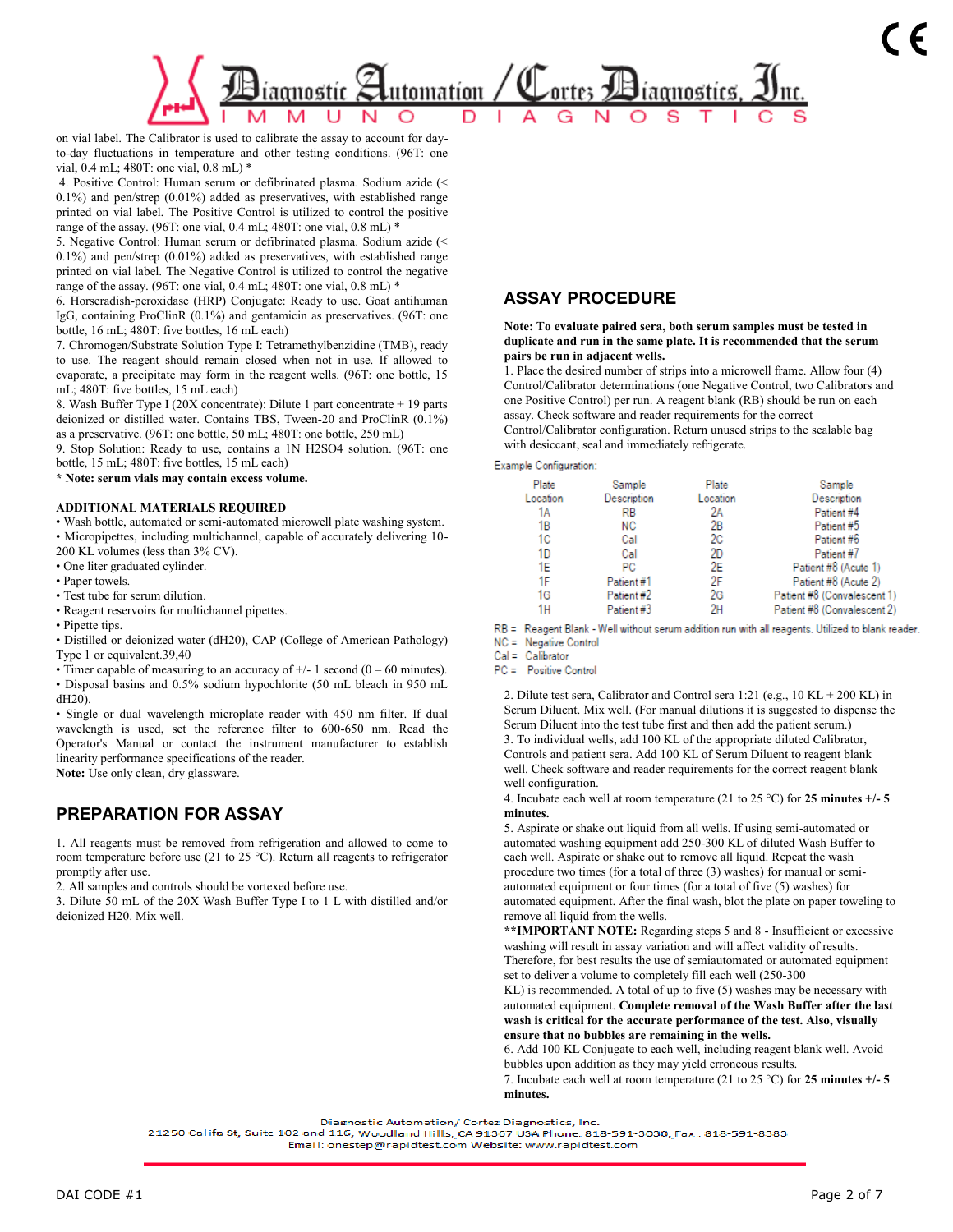

8. Repeat wash as described in Step 5.

9. Add 100 KL Chromogen/Substrate Solution (TMB) to each well, including the reagent blank well, maintaining a constant rate of addition across the plate.

10. Incubate each well at room temperature (21 to 25 °C) for **10-15 minutes.** 11. Stop reaction by addition of 100 KL of Stop Solution (1N H2SO4) following the same order of Chromogen/Substrate addition, including the reagent blank well.Tap the plate gently along the outsides, to mix contents of the wells. The plate may be held up to 1 hour after addition of the Stop Solution before reading.

12. The developed color should be read on an ELISA plate reader equipped with a 450 nm filter. If dual wavelength is used, set the reference filter to 600- 650 nm. The instrument should be blanked on air. The reagent blank must be less than 0.150 Absorbance at 450 nm. If the reagent blank is > 0.150 the run must be repeated. Blank the reader on the reagent blank well and then continue to read the entire plate. Dispose of used plates after readings have been obtained.

## **PERFORMANCE CHARACTERISTICS**

### **SENSITIVITY AND SPECIFICITY**

Two hundred forty-one random samples from a large metropolitan hospital and a Department of Health, both located in the eastern United States, were assayed with the DACD Varicella- Zoster IgG ELISA and a second commercially available ELISA test kit. A commercially available Varicellazoster IgG IFA antibody test was used in all cases of discordant results. The results of this study are as follows in Table I:

|              |                          |     |    | Relative    | Relative    |
|--------------|--------------------------|-----|----|-------------|-------------|
|              |                          |     | ٠  | Sensitivity | Specificity |
| IFA and      |                          | 160 |    | 99 4%       | 97.0%       |
| <b>ELISA</b> | $\overline{\phantom{a}}$ |     | ĥΔ | (160/161)   | (64/66)     |

Equivocals by both ELISA methods were considered indeterminate and these fourteen results (all by DACD) were omitted from the calculations for relative sensitivity and specificity.

### **REPRODUCIBILITY**

A study was performed to document typical assay precision with the DACD Varicella- Zoster IgG ELISA product. The mean, SD, and % C.V. were calculated for both Intra and Interassay, Inter-lot, and Intra-assay Precision for percent rise in ISR value.

### **Intra-Assay Precision**

Table II presents the results of four (4) samples individually pipetted in groups of twenty (20) in a single assay.

|         |    | Table II                                       |                |       |
|---------|----|------------------------------------------------|----------------|-------|
|         |    | Intra-Assay Precision for Varicella-zoster IgG |                |       |
|         | n  | Mean ISR                                       | <b>Std Dev</b> | %CV   |
| Serum 1 | 20 | 291                                            | 0.202          | 7.0%  |
| Serum 2 | 20 | 4.99                                           | 0.184          | 3.7%  |
| Serum 3 | 20 | 0.84                                           | 0.154          | 18.3% |
| Serum 4 | 20 | 0.53                                           | 0.067          | 128%  |

### **Inter-Assay Precision**

Table III presents the summary of the Inter-Assay precision data determined by replicate testing of four (4) samples individually pipetted in groups of five (5) on three (3) consecutive days.

|                    |       |       | Table III |   | Inter-Assay Precision for Varicella-zoster IgG |                |       |
|--------------------|-------|-------|-----------|---|------------------------------------------------|----------------|-------|
|                    | Day 1 | Day 2 | Day 3     | n | Mean ISR                                       | <b>Std Dev</b> | %CV   |
| Serum 1            | 2.57  | 241   | 2.89      | 3 | 2.62                                           | 0.220          | 84%   |
| Serum <sub>2</sub> | 4 24  | 4 01  | 4.61      |   | 4.29                                           | 0.267          | 6.3%  |
| Serum 3            | N 77  | 084   | 0.97      | ٩ | 0.86                                           | 0.096          | 11 2% |
| Serum 4            | በ 38  | 0.52  | 0.40      |   | 0.43                                           | 0.070          | 16.3% |

### **Inter-Lot Precision**

Table IV presents a summary of the lot to lot precision data determined by replicate testing of four (4) samples individually pipetted in groups of five (5) using three (3) different lots of reagents.

|         |       |        | Table IV |   |                                              |                |       |
|---------|-------|--------|----------|---|----------------------------------------------|----------------|-------|
|         |       |        |          |   | Inter-Lot Precision for Varicella-zoster IgG |                |       |
|         | Lot 1 | l ot 2 | Lot 3    | n | Mean ISR                                     | <b>Std Dev</b> | %CV   |
| Serum 1 | 2.61  | 2.99   | 2.95     | 3 | 2.85                                         | 0.202          | 7 0%  |
| Serum 2 | 4.26  | 5.03   | 3.96     | ٩ | 442                                          | 0.470          | 10.6% |
| Serum 3 | 0.28  | 0.37   | 0.49     | ٩ | 0.38                                         | 0.089          | 237%  |
| Serum 4 | 0 14  | 0 13   | 0 14     |   | 0.14                                         | 0.010          | 7 1%  |
|         |       |        |          |   |                                              |                |       |

### **Intra-Assay Precision for the Percent Rise in ISR Value**

Within run precision of serum pairs was determined by testing duplicates of five sera (numbered 1 to 5), five times and using these values to simulate paired sera evaluations for a significant rise in ISR. Representative results from five of the seven sera used in this study are presented below in Table V:

|               |    |                    | Table V |      |        |        |
|---------------|----|--------------------|---------|------|--------|--------|
| Serum Pairing |    | Mean %             |         |      |        |        |
| (acute:conv.) | n  | <b>Rise in ISR</b> | SD      | %CV  | Min.   | Max.   |
| 2:5           | 25 | 11.5%              | 3.1     | 27 2 | 5.6%   | 18.3%  |
| 2:3           | 25 | 40.6%              | 6.3     | 15.5 | 31.4%  | 54.2%  |
| $1-4$         | 25 | 124 0%             | 62      | 50   | 112.6% | 137.3% |

### **PERCENT RISE IN ISR**

A study was conducted to evaluate the percent rise in ISR between simulated paired sera (acute and convalescent) where a significant rise in antibody level would not be expected. Ten sera were diluted for assay twice and then evaluated as paired sera. The results of the study show the calculated percent rise in ISR between the simulated paired sera to be 10.0% or less. A second study was conducted using actual documented clinical acute and convalescent sera. All specimens were tested by the DACD ELISA and an IFA test. Results are presented in Table VI:

|                |      | Table VI    |                  |                      |
|----------------|------|-------------|------------------|----------------------|
| Sample*        | ISR  | Rise in ISR | <b>IFA Titer</b> | <b>Rise in Titer</b> |
| 1 Acute        | 1.34 |             | 512              |                      |
| 1 Convalescent | 1.49 | 11%         | 1024             | 2 fold               |
| 2 Acute        | 171  |             | 1024             |                      |
| 2 Convalescent | 1.93 | 13%         | 1024             |                      |

### **CROSS-REACTIVITY STUDY**

### **Method**

A study was performed to determine the cross-reactivity of the DACD Varicella-Zoster IgG ELISA with four samples which tested positive by IFA for HSV-1 IgG (1), HSV-2 IgG (1), EBV IgG (3), CMV IgG (2), Anti-Nuclear Antibody (ANA) (2) and negative for VZV IgG.

### **Results**

Negative DACD VZV IgG ELISA test results in all four samples indicate an absence of cross-reactivity of the DACD VZV IgG ELISA with the other members of the Herpresvirus family and with ANA.

### **QUALITY CONTROL**

For the assay to be considered valid the following conditions must be met:

- 1. Calibrator and Controls must be run with each test run.
- 2. Reagent blank (when read against air blank) must be < 0.150 Absorbance (A) at 450 nm.
- 3. Negative Control must be < 0.250 A at 450 nm (when read against reagent blank).
- 4. Each Calibrator must be  $> 0.250$  A at 450 nm (when read against reagent blank).

Diagnostic Automation/ Cortez Diagnostics, Inc.

21250 Califa St, Suite 102 and 116, Woodland Hills, CA 91367 USA Phone: 818-591-3030, Fax: 818-591-8383

Email: onestep@rapidtest.com Website: www.rapidtest.com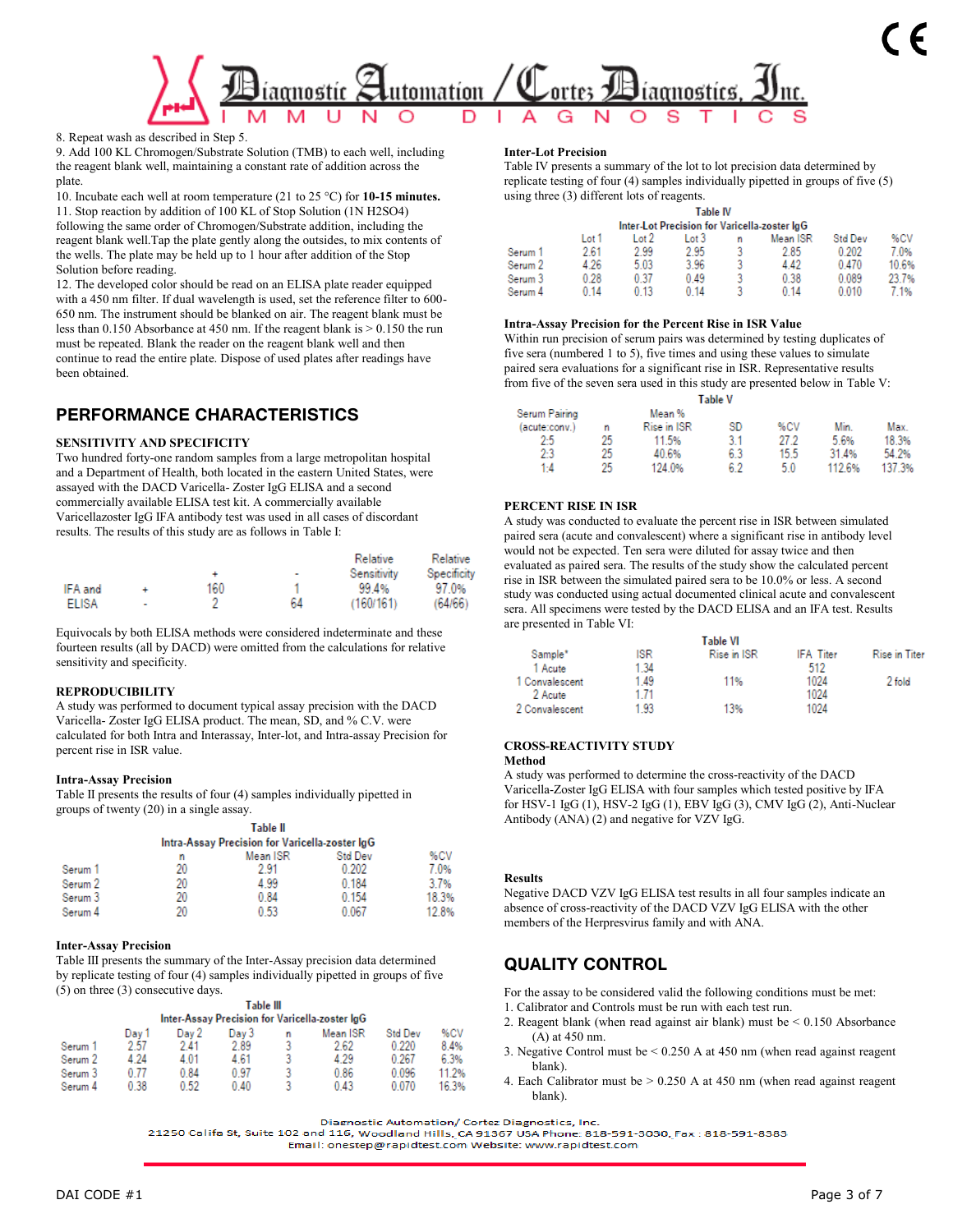

- 5. Positive Control must be > 0.500 A at 450 nm (when read against reagent blank).
- 6. The ISR (Immune Status Ratio) Values for the Positive and Negative Control should be in their respective ranges printed on the vial labels. If the Control values are not within their respective ranges, the test should be considered invalid and should be repeated.
- 7. Additional Controls may be tested according to guidelines, or requirements of local, state, and/or federal regulations or accrediting organizations.
- 8. Refer to NCCLS C24-A for guidance on appropriate QC practices.38
- 9. If above criteria are not met upon repeat testing, contact DACD Technical Services.

## **INTERPRETATION**

#### **CALCULATIONS**

- 1. Mean Calibrator O.D. (Optical Density) Calculate the mean O.D. value from the two Calibrator determinations.
- 2. Correction Factor To account for day-to-day fluctuations in assay activity due to room temperature and timing, a Correction Factor is determined by DACD for each lot of kits. The Correction Factor is printed on the Calibrator vial.
- 3. Cutoff Calibrator Value The Cutoff Calibrator Value for each assay is determined by multiplying the Correction Factor by the mean Calibrator O.D. determined in Step 1.
- 4. ISR Value Calculate an Immune Status Ratio (ISR) for each specimen by dividing the specimen O.D. Value by the Cutoff Calibrator Value determined in Step 3.

| Example: | O.D's obtained for Calibrator  | $= 0.38, 0.42$              |
|----------|--------------------------------|-----------------------------|
|          | Mean O.D. for Calibrator       | $= 0.40$                    |
|          | Correction factor              | $= 0.50$                    |
|          | <b>Cutoff Calibrator Value</b> | $= 0.50 \times 0.40 = 0.20$ |
|          | O.D. obtained for patient sera | $= 0.60$                    |
|          | <b>ISR</b> Value               | $= 0.60/0.20 = 3.00$        |

#### **ANALYSIS**

1. The patients' ISR (Immune Status Ratio) values are interpreted as follows:

- **ISR** Results Interpretation  $\leq 0.90$ Negative No detectable antibody to Varicella-zoster virus by the ELISA test. Such individuals are presumed to be uninfected with Varicella-zoster virus and to be susceptible to primary infection. 0.91-1.09 Equivocal Samples should be retested. See Number (3) below.  $\geq 1.10$ Positive Indicates presence of detectable IgG antibody to Varicella-
- zoster virus by the ELISA test. Indicative of current or previous infection.
- 2. Samples that remain equivocal after repeat testing should be retested on an alternate method, e.g., immunofluorescence assay (IFA). If results remain equivocal upon further testing, an additional sample should be taken. (See Limitation No. 4).
- 3. In the evaluation of paired sera, if the acute specimen is negative and the convalescent specimen is positive, a seroconversion has taken place. This indicates a significant change in antibody level and the patient is undergoing a primary infection.
- 4. To evaluate paired sera for a significant change in antibody level or seroconversion, both samples must be tested in duplicate in the same assay. The mean ISR of both samples (acute and convalescent) must be greater than 1.00 to evaluate the paired sera for significant rise in antibody level.
- 5. Additional Quality Control for Paired Sera: (See NOTE under Assay Procedure). As a check for acceptable reproducibility

of both the acute sera (tested in duplicate) and the convalescent sera (tested in duplicate), the following criteria must be met for valid results:

Acute 1 ISR =  $0.8$  to 1.2 Convalescent 1 ISR =  $0.8$  to 1.2 Acute 2 ISR Convalescent 2 ISR

#### 6. Compare the ISR of the pairs by calculating as follows:

Mean ISR (second sample) - Mean ISR (first sample) X 100 = % RISE IN ISR LEVEL Mean ISR (first sample)

% RISE IN ISR **INTERPRETATION** 

- $< 30.0 %$ No significant change in antibody level. No evidence of recent infection. If active disease is still suspected, a third sample should be collected and tested in the same assay as the first sample to look for a significant rise in antibody level.
- $\geq 30.0\%$ Statistically significant change in antibody level detected. This identifies those persons who are pre-sumed to be experiencing recent or current episodes of Varicella-zoster virus infection (reactivation, reinfection or a pri- mary infection where the acute obtained too late to demonstrate specimen was seroconversion).
- **Note:** When evaluating paired sera, it should be determined if samples with high absorbance values are within linearity specifications of the spectrophotometer. Read the Operator's Manual or contact the instrument's manufacturer to obtain the established linearity specifications of your spectrophotometer.

## **LIMITATIONS OF PROCEDURE**

1. The user of this kit is advised to carefully read and understand the package insert. Strict adherence to the protocol is necessary to obtain reliable test results. In particular, correct sample and reagent pipetting, along with careful washing and timing of the incubation steps and control of incubation temperature are essential for accurate results.

2. This kit is designed to measure IgG antibody in patient samples. Positive results in neonates must be interpreted with caution, since maternal IgG is transferred passively from the mother to the fetus before birth. IgM assays are generally more useful indicators of infection in children below the age of six months.

3. Samples collected very early in the course of an infection (within 5 days after onset of rash) may not have detectable levels of VZV IgG.24 In such cases, it is recommended that an IgM assay be performed, or a second serum sample be obtained 14 to 21 days later to be tested in parallel with the original sample to determine seroconversion, which is indicative of a primary infection.8

4. Samples that remain equivocal after repeat testing should be retested on an alternate method, e. g. immunofluorescence assay (IFA). If results remain equivocal upon further testing, an additional sample should be taken.

5. Following varicella infection, immunity to exogenous reinfection is lifelong, so that second attacks of the disease are virtually unknown. However, recurrence of the virus may occur in the form of zoster,25 and results of certain serological studies26,27 suggest that reinfection or reactivation of Varicella-zoster virus (VZV) may occur in the absence of clinical symptoms.8

6. The results of ELISA performed on serum from patients with immunosuppression or recent blood transfusion must be interpreted with caution.

7. The results of a single specimen antibody determination should not be used to aid in the diagnosis of recent infection. Paired samples (acute and convalescent) should be collected and tested concurrently to look for seroconversion or a significant rise in antibody level.

21250 Califa St, Suite 102 and 116, Woodland Hills, CA 91367 USA Phone: 818-591-3030, Fax : 818-591-8383 Email: onestep@rapidtest.com Website: www.rapidtest.com

Diagnostic Automation/ Cortez Diagnostics, Inc.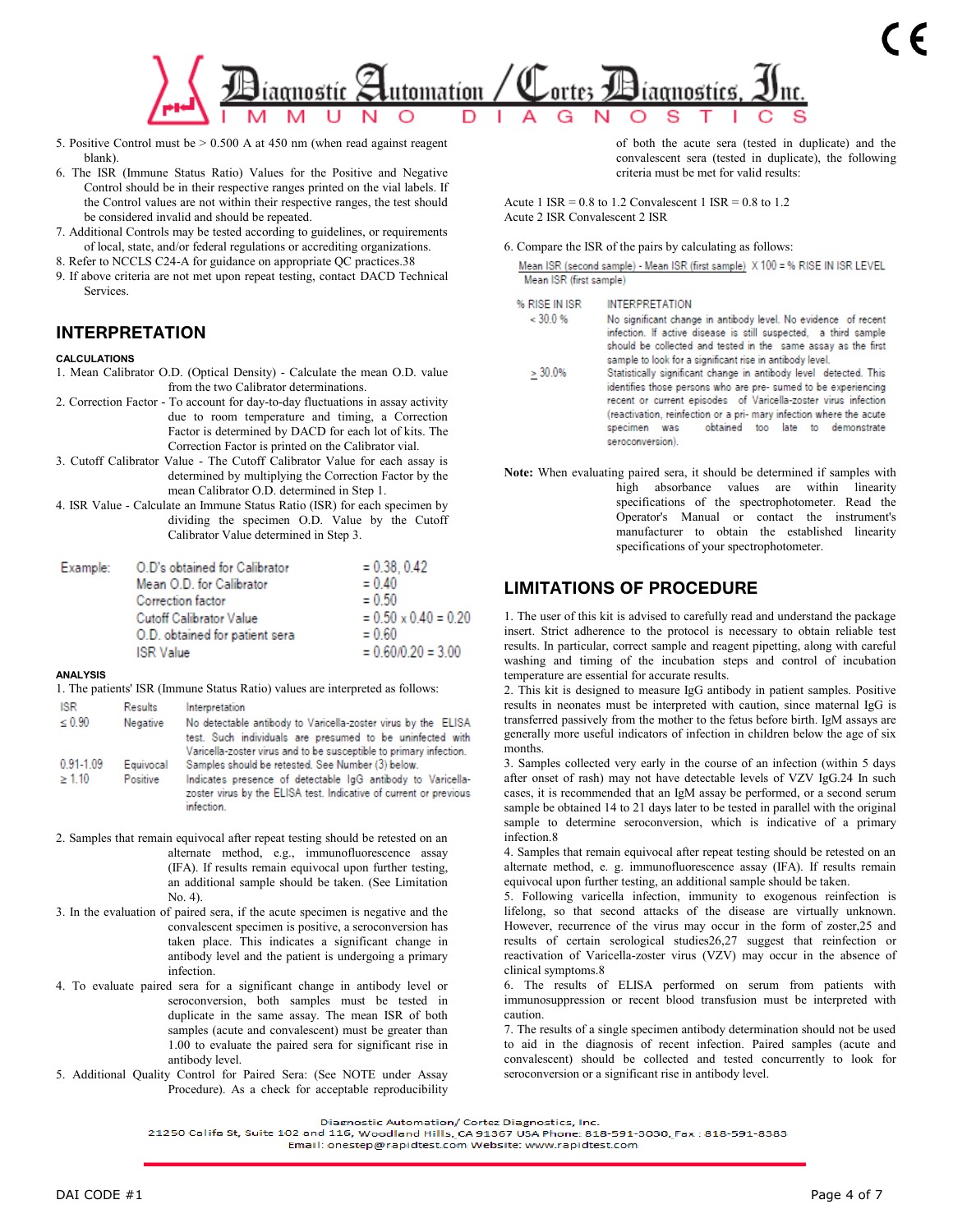

8. The values obtained from this assay are intended to be an aid to diagnosis only. Each physician must interpret the results in light of the patient's history, physical findings and other diagnostic procedures.

9. A significant rise in antibody level should be used to confirm a clinical diagnosis of atypical varicella or zoster infection only if a patient is tested concurrently for herpes simplex virus (HSV) and does not demonstrate a concurrent significant rise in antibody to herpes simplex. A high proportion (up to one-third) of individuals with primary HSV infections who have experienced prior VZV infection show a heterotypic antibody response to the VZV antigen, making a differential diagnosis between VZV and HSV infection difficult in the absence of clear-cut clinical findings.8,28,29,30,31 A definite diagnosis for patients demonstrating significant rises in antibody for both Varicella-zoster and herpes simplex virus must be made by isolation and/or direct identification of virus from a lesion. The virus causing the infection may not always demonstrate the greater rise in antibody. Frequently, a differential diagnosis can be made on the basis of the fact that antibody to the infecting viral type is absent or at a very low level in the acute-phase specimen, whereas antibody to the viral heterotype is already present.8,33

10. Lack of a significant rise in antibody does not exclude the possibility of infection with VZV.

11. Although a positive result with this test can be considered evidence of immunity, a person with a negative result may, in fact, also be immune to VZV. The correlation of negative test results determined with this test as they relate to protection from varicella infection has not yet been definitively established. If a definitive determination of immunity is required, all persons with negative results should be retested by a more sensitive assay, e.g., flourescent antibody to membrane antigen (FAMA).13

### **PRECAUTION**

1. For *in vitro* diagnostic use.

2. The human serum components used in the preparation of the Controls and Calibrator in this kit have been tested by an FDA approved method for the presence of antibodies to human immunodeficiency virus  $1 \& 2$  (HIV  $1 \& 2$ ), hepatitis C (HCV) as well as hepatitis B surface antigen and found negative. Because no test method can offer complete assurance that HIV, HCV, hepatitis B virus, or other infectious agents are absent, specimens and humanbased reagents should be handled as if capable of transmitting infectious agents.

3. The Centers for Disease Control & Prevention and the National Institutes of Health recommend that potentially infectious agents be handled at the Biosafety Level 2.36

4. The components in this kit have been quality control tested as a Master Lot unit. Do not mix components from different lot numbers except Chromogen/Substrate Solution Type I, Stop Solution, Wash Buffer Type I, and Serum Diluent Type I. Do not mix with components from other manufacturers.

5. Do not use reagents beyond the stated expiration date marked on the package label.

6. All reagents must be at room temperature (21 to 25 °C) before running assay. Remove only the volume of reagents that is needed. **Do not pour reagents back into vials as reagent contamination may occur.**

7. Before opening Control and Calibrator vials, tap firmly on the benchtop to ensure that all liquid is at the bottom of the vial.

8. Use only distilled or deionized water and clean glassware.

9. Do not let wells dry during assay; add reagents immediately after completing wash steps.

10. Avoid cross-contamination of reagents. Wash hands before and after handling reagents. **Cross-contamination of reagents and/or samples could cause false results.**

11. If washing steps are performed manually, wells are to be washed three times. Up to five wash cycles may be necessary if a washing manifold or automated equipment is used.

12. **Sodium azide inhibits Conjugate activity. Clean pipette tips must be used for the**

**Conjugate addition so that sodium azide is not carried over from other reagents.**

13. It has been reported that sodium azide may react with lead and copper in plumbing to form explosive compounds. When disposing, flush drains with water to minimize build-up of metal azide compounds.

14. Never pipette by mouth or allow reagents or patient sample to come into contact with skin. Reagents containing proclin, sodium azide, and TMB may be irritating. Avoid contact with skin and eyes. In case of contact, flush with plenty of water.

15. If a sodium hypochlorite (bleach) solution is being used as a disinfectant, do not expose to work area during actual test procedure because of potential interference with enzyme activity.

16. Avoid contact of Stop Solution (1N sulfuric acid) with skin or eyes. If contact occurs, immediately flush area with water.

17. Caution: Liquid waste at acid pH must be neutralized prior to adding sodium hypochlorite (bleach) solution to avoid formation of poisonous gas. Recommend disposing of reacted, stopped plates in biohazard bags. See Precaution 3.

18. The concentrations of anti-VZV in a given specimen determined with assays from different manufacturers can vary due to differences in assay methods and reagent specificity.

The safety data sheet is available upon request.



### **WARNING**

Serum Diluent, Conjugate, and Wash Buffer contain 0.1% ProClin 300R, a biocidal preservative that may cause sensitization by skin contact; prolonged or repeated exposure may cause allergic reaction in certain sensitive individuals.

**H317: May cause an allergic skin reaction.**

**P280**: Wear protective gloves / protective clothing / eye protection / face protection.

**P302** + **P352**: IF ON SKIN: Wash with plenty of soap and water.

**P333** + **P313**: If skin irritation or rash occurs: Get medical advice/ attention. **P501**: Dispose of contents and container in accordance to local, regional, national and international regulations.

### **WARNING**

Serum Diluent and Controls contain < 0.1% sodium azide.

**H302**: Harmful if swallowed

**P264**: Wash thoroughly with plenty of soap and water after handling

**P270**: Do not eat, drink or smoke when using this product

**P301+P312**: IF SWALLOWED: Call a POISON CENTER or doctor/physician if you feel unwell

**P330**: If swallowed, rinse mouth

**P501**: Dispose of contents/container to in accordance to local, regional, national and international regulations.

## **STORAGE**

1. Store unopened kit between 2 and 8 °C. The test kit may be used throughout the expiration date of the kit. Refer to the package label for the expiration date.

2. Unopened microassay plates must be stored between 2 and 8 °C. Unused strips must be immediately resealed in a sealable bag with desiccant and returned to storage between 2 and 8 °C.

3. Store HRP Conjugate between 2 and 8 °C.

4. Store the Calibrator, Positive Control, and Negative Control between 2 and 8 °C.

5. Store Serum Diluent Type I and 20X Wash Buffer Type I between 2 and 8 °C.

Diagnostic Automation/ Cortez Diagnostics, Inc.

21250 Califa St, Suite 102 and 116, Woodland Hills, CA 91367 USA Phone: 818-591-3030, Fax : 818-591-8383 Email: onestep@rapidtest.com Website: www.rapidtest.com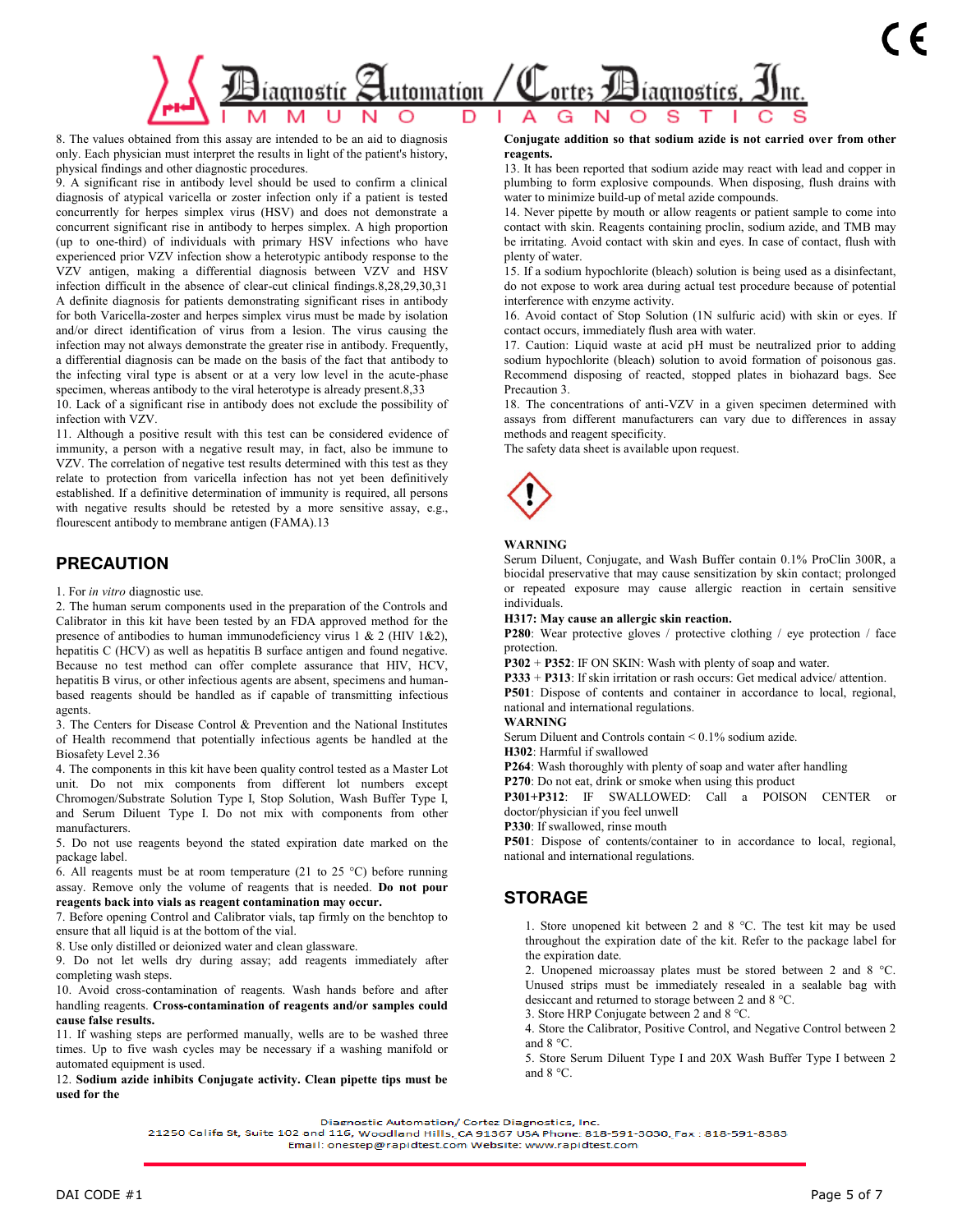

6. Store the Chromogen/Substrate Solution Type I between 2 and 8 °C. The reagent should remain closed when not in use. If allowed to evaporate, a precipitate may form in the reagent wells.

7. Store 1X (diluted) Wash Buffer Type I at room temperature (21 to 25 °C) for up to 5 days, or up to one week between 2 and 8 °C.

**Note:** If constant storage temperature is maintained, reagents and substrate will be stable for the dating period of the kit. Refer to package label for expiration date. Precautions were taken in the manufacture of this product to protect the reagents from contamination and bacteriostatic agents have been added to the liquid reagents. Care should be exercised to protect the reagents in this kit from contamination.

## **EXPECTED VALUES**

Expected values in testing for antibody to VZV may vary depending on patient age and geographic incidence. In temperate climates the peak incidence of infection with VZV occurs in winter and spring, with the highest incidence from 5 to 9 years of age. In the United States 97.5% of healthy adults show serologic evidence of prior infection with VZV. In tropical and subtropical geographic regions infection with VZV typically occurs later in life with a higher proportion of adults found to be seronegative for antibody to VZV.23 IgG antibodies to VZV usually appear in the sera of patients infected with VZV within four days after the onset of symptoms. In one study, 61% of these patients had VZV IgG antibodies within the first six days after onset of exanthema.34 The antibody response in patients with zoster typically shows a rise. Most patients with disseminated zoster have high levels of anitbody to VZV immediately after onset of localized lesions.36 The antibody level normally peaks at four to eight weeks and remains high for at least six to eight months. Thereafter, antibody levels may decline two to three-fold but persist at low levels indefinitely. Antibody levels after natural infection may be four to eight-fold higher than after immunization.35

### **REFERENCES**

1. Weller, T.H. 1965. Varicella-Herpes Zoster Virus. In: *Viral and Rickettsial Infections of Man,* 4th edition. F.L. Horstall, Jr. and I. Tamm, eds. pp 915-925.

2. Young, N.A. 1976. Chickenpox, Measles and Mumps. In: *Infectious Diseases of the Fetus and Newborn Infant.* J.S. Remington and J.O. Klein, eds. W.B. Saunders Company, Philadelphia. pp. 521-583.

3. Ray, C.G. 1977. Chickenpox (Varicella) and Herpes Zoster. In: *Harrison's Principles of Internal Medicine.* G.W. Thorn, et al., ed. Mcgraw-Hill, New York. pp. 1020-1023.

4. Gershon, A.A. 1975. Varicella in Mother and Infant. Problems Old and New. In: *Infections of the Fetus and the Newborn Infant.* S. Krugman and A.A. Gershon, eds. Alan R. Liss, Inc., New York, N.Y.

5. Williamson, A.P. 1975. The Varicella-Zoster Virus in the Etiology of Severe Congenital Defects. A Survey of Eleven Reported Instances. Clin. Pediatr. 14: 533-559.

6. Meyers, J.D. 1974. Congenital Varicella in Term Infants: Risk Reconsidered. *J. Infect. Dis.* 129: 215-217.

7. Adelstein, A.M. and J.W. Donovan. 1972. Malignant Disease in Children Whose Mothers Had Chickenpox, Mumps, or Rubella in Pregnancy. *Brit Med. J.* 4: 629-631.

8. Schmidt, N.J. 1985. Varicella-Zoster Virus. In: *Manual of Clinical Microbiology,* 4th edition. E.H. Lennette, A. Balows, W.J. Hausler, H.J. Shadomy, eds. American Society of Microbiology (ASM), Washington, DC. pp.720-727.

9. Brunell, P.A. and Z.M. Shehab. 1986. Varicella-Zoster. In: *Manual of Clinical Laboratory Immunology,* 3rd edition. N.R. Rose, H. Friedman and J.L. Fahey, eds. ASM, Washington, DC. pp. 502-503.

10. Schmidt, N.J., E. H. Lennette, J.D. Woodie and H.H. Ho. 1985. Immunofluorescent Staining in the Laboratory Diagnosis of Varicella-Zoster Virus Infections. *J. Lab and Clin. Med.* 66: 403-411.

11. Lyerla, H.C. and F.T. Forrester. 1978. Varicella-Zoster Virus. In: *Immunfluorescence Methods in Virology.* U.S. Department of Health, Education, and Welfare. pp. 162-163.

12. Weller, T.H. and A.H. Coons. 1954. Fluorescent Antibody Studies With Agents of Varicella and Herpes Zoster Propagated In Vitro. *Proc.*  Soc. Exp. Biol. Med. 87: 789-794.

13. Williams, V., A.A. Gershon, and P.A. Brunell. 1974. Serological Response to Varicella- Zoster Membrane Antigens Measured by Indirect Immunofluorescence. *J. Inf. Dis*. 130: 669-672.

14. Shehab, Z. and P.A. Brunell. 1983. Enzyme-Linked Immunosorbent Assay for Susceptibility to Varicella. *J. Infect. Dis.* 148: 472-476.

15. Engvall, E., and P. Perlman. 1971. Enzyme-Linked Immunosorbent Assay (ELISA) Quantitative Assay of Immunoglobulin G. Immunochemistry. 8: 871-874.

16. Engvall, E. and P. Perlman. 1971. Enzyme-Linked Immunosorbent Assay, ELISA. In: *Protides of the Biological Fluids,* H. Peeters, ed. Proceedings of the Nineteenth Colloquium, Brugge Oxford, Pergamon Press. pp. 553-556.

17. Engvall, E., K. Jonsson, and P. Perlmann. 1971. Enzyme- Linked Immunosorbent Assay. II. Quantitative Assay of Protein Antigen, Immunoglobulin-G, By Means of Enzyme- Labelled Antigen and Antibody-Coated tubes. *Biochem. Biophys. Acta.* 251: 427-434.

18. Van Weeman, B. K. and A.H.W.M. Schuurs. 1971. Immunoassay Using Antigen-Enzyme Conjugates. *FEBS Letter.* 15232-235.

19. Bakerman, S. 1980. Enzyme Immunoassays. *Lab. Mgmt.* August: 21-29.

20. Cappel, R., F. De Cuyper, and J. De Braekeleer. 1978. Rapid Detection of IgG and IgM Antibodies for Cytomegalovirus by the Enzyme-Linked Immunosorbent Assay (ELISA). *Arch. Virol.* 58: 253- 258.

21. Engvall, E. and P. Perlman. 1972. Enzyme-Linked Immunosorbent Assay, ELISA. III. Quantitation of Specific Antibodies by Enzyme-Labelled Anti-Immunoglobulins in Antigen- Coated Tubes. *J. Immunol.*  109: 129-135.

22. Schauf, V. and M. Tolpin. 1984. Varicella-Zoster Virus. In: *Textbook of Human Virology,* Belshe, ed. PSG Publishing, Littleton, MA. pp. 829-851.

23. 23. Schmidt, N.J., E.H. Lennette, and R.L. Magoffin. 1969. Immunological Relationship betwen Herpes Simplex and Varicella-Zoster Viruses Demonstrated by Complement Fixation, Neutralization and Fluorescent Antibody Tests. *J. Gen. Virol.* 4: 321-28.

24. Fenner, F., and D.O. White. 1976. In: Medical Virology. Academic Press. p. 308.

25. Arvin, A.M., C.M. Koropchak, and A.C. Wittek. 1983. Immunologic Evidence of Reinfection with Varicella-Zoster Virus. *J. Infect. Dis.* 148: 200-205.

26. Gershon, A.A., S.P. Steinberg, W. Borkowsky, D. Lennette, and E. Lennette. 1982. IgM to Varicella-zoster Virus: Demonstration in Patients with and without Clinical Zoster. *Ped. Infect. Dis.* 1: 164-167.

27. Gallo, D. and N.J. Schmidt. 1981. Comparison of Anticomplement Immunofluorescence and Fluorescent Antibody-to-Membrane Antigen Tests for Determination of Immunity Status to Varicella-Zoster Virus and for Serodifferentiation of Varicella-Zoster and Herpes Simplex Virus Infections. *J. Clin. Micro.* 14: 539-543.

28. Preissner, C.M., S.P. Steinburg, A.A. Gershon, and T.F. Smith. 1982. Evaluation of the Anticomplement Immunofluorescence Test for Detection of Antibody to Varicella-Zoster Virus. *J. Clin. Micro.* 16: 373-376.

29. Grose, C.F., B.J. Edmond, and P.A. Brunell. 1977. Complementenhanced neutralizing antibody response to Varicella-Zoster Virus. *J.Infect. Dis.* 139: 432-437.

30. Rawls, W.E. 1979. Herpes Simplex Virus Types 1 and 2 and Herpes Virus Simiae, Chapter 11. In: *Diagnostic Procedures for Viral,* 

Diagnostic Automation/ Cortez Diagnostics, Inc.

21250 Califa St, Suite 102 and 116, Woodland Hills, CA 91367 USA Phone: 818-591-3030, Fax: 818-591-8383

Email: onestep@rapidtest.com Website: www.rapidtest.com